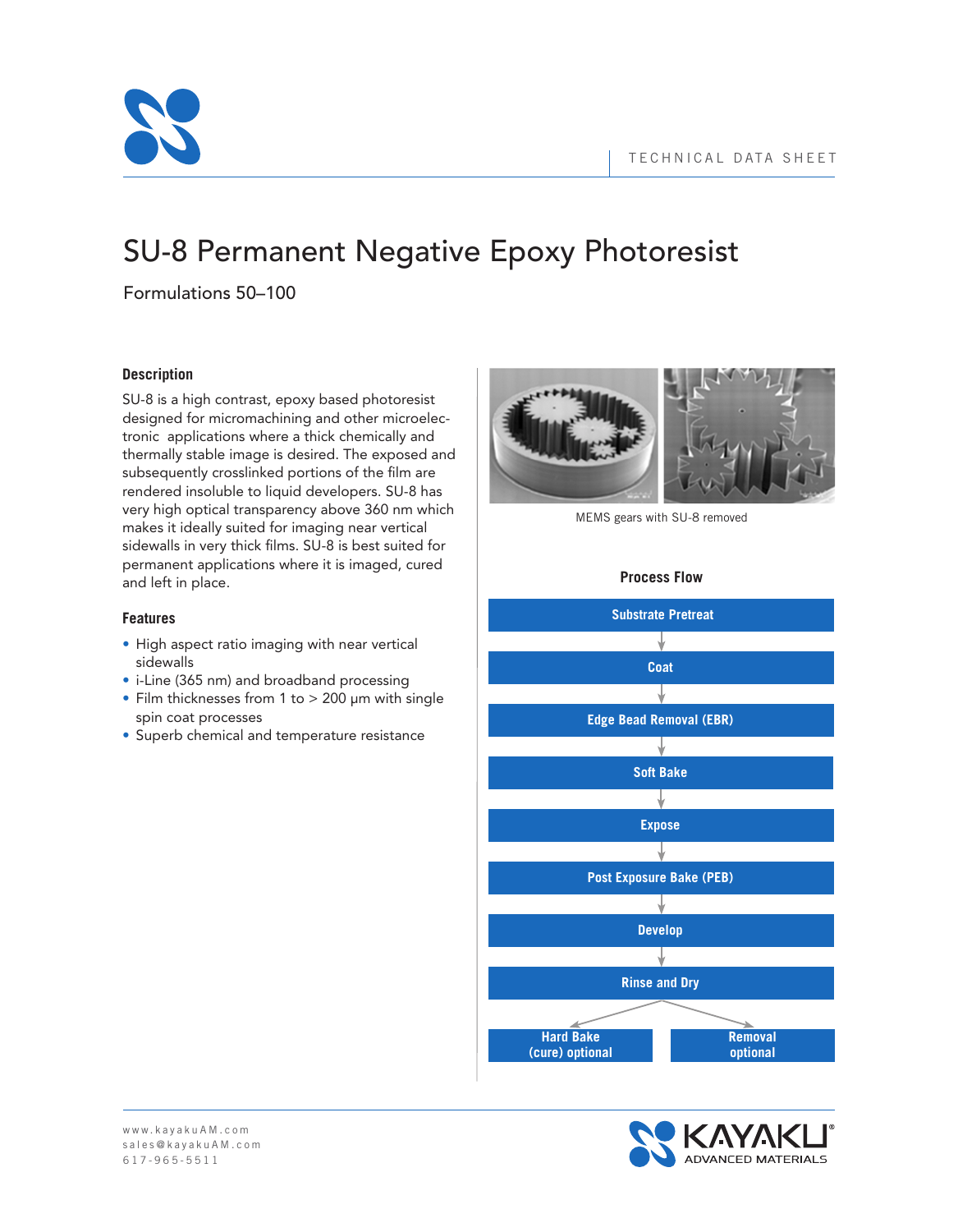

## **PROCESSING GUIDELINES**

SU-8 is most commonly processed with conventional near UV (350–450 nm) radiation, although it may be imaged with e-beam or X-ray. i-Line (365 nm) is recommended. Upon exposure, crosslinking proceeds in two steps (1) formation of a strong acid during the exposure process, followed by (2) acidinitiated, thermally driven epoxy crosslinking during the post exposure bake (PEB) step.

A normal process is: spin coat, soft bake, expose, post expose bake (PEB) and develop. A controlled hard bake is recommended to further crosslink the imaged SU-8 structures when they will remain as part of the device. The entire process should be optimized for the specific application. A baseline process is given here to be used as a starting point.

# **Substrate Preparation**

To obtain maximum process reliability, substrates should be clean and dry prior to applying the SU-8 resist. Start with a solvent cleaning, or a rinse with dilute acid, followed by a DI water rinse. Where applicable, substrates should be subjected to a piranha etch/clean (H<sub>2</sub>SO<sub>4</sub> & H<sub>2</sub>O<sub>2</sub>) To dehydrate the surface, bake at 200ºC for 5 minutes on a hotplate. For applications that require electroplating and subsequent removal of SU-8, apply OmniCoat prior to processing SU-8.

## **Coat**

SU-8 resists are designed to produce low defect coatings over a very broad range of film thickness. The film thickness versus spin speed data displayed in Table 1 and Figure 1 provide the information required to select the appropriate SU-8 resist and spin conditions, to achieve the desired film thickness.

# **Recommended Coating Conditions**

- (1) Static Dispense: Approximately 1 ml of SU-8 per inch of substrate diameter.
- (2) Spread Cycle: Ramp to 500 rpm at 100 rpm/ second acceleration. Hold at this speed for 5–10 seconds to allow the resist to cover the entire surface.

(3) Spin Cycle: Ramp to final spin speed at an acceleration of 300 rpm/second and hold for a total of 30 seconds.

| <b>PRODUCT</b> | <b>VISCOSITY</b><br>cSt | <b>THICKNESS</b><br>microns | <b>SPIN SPEED</b><br>rpm |
|----------------|-------------------------|-----------------------------|--------------------------|
| SU-8 50        | 12250                   | 40<br>50<br>100             | 3000<br>2000<br>1000     |
| SU-8 100       | 51500                   | 100<br>150<br>250           | 3000<br>2000<br>1000     |

### **Table 1. Approximate Thickness vs. Spin Speed Data for Selected SU-8 Resists**





# **Soft Bake**

After the resist has been applied to the substrate, it must be soft baked to evaporate the solvent and densify the film. SU-8 is normally baked on a level hot plate, although convection ovens may be used. The following bake times are based on contact hot plate processes. Bake times should be optimized for proximity and convection oven bake processes since solvent evaporation rate is influenced by the rate of heat transfer and ventilation.

*SU-8, 50–100, Technical Data Sheet, September 2020, Page 2/5*

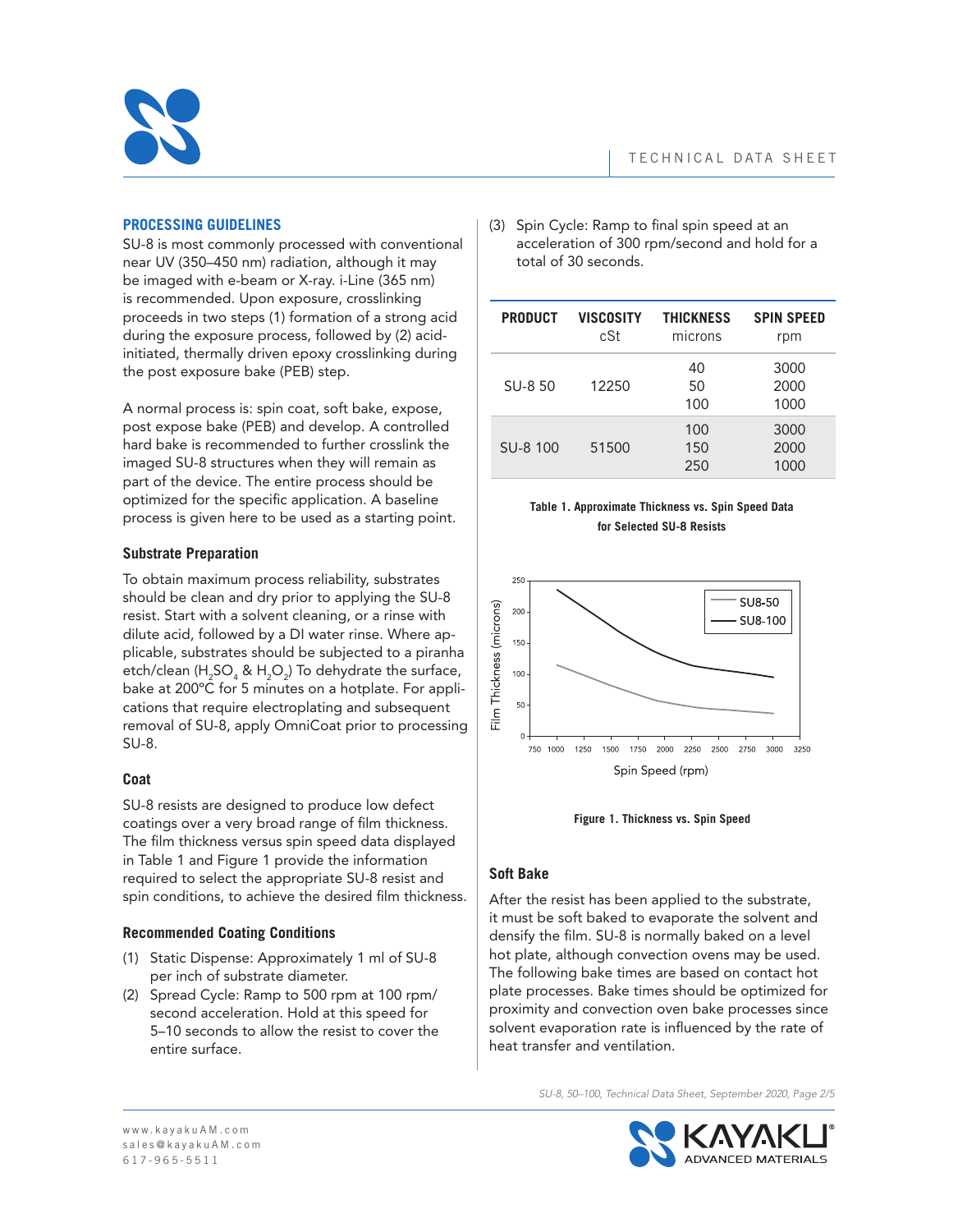

For best results, ramping or stepping the soft bake temperature is recommended. Lower initial bake temperatures allow the solvent to evaporate out of the film at a more controlled rate, which results in better coating fidelity, reduced edge bead and better resist-to-substrate adhesion. Refer to Table 2 for two-step contact hot plate process recommendations.

|          | <b>PRODUCT THICKNESS</b> | <b>SOFT BAKE TIME</b>           |    |
|----------|--------------------------|---------------------------------|----|
|          | microns                  | minutes $@65°C$ minutes $@95°C$ |    |
|          | 40                       | 5                               | 15 |
| SU-8 50  | 50                       | 6                               | 20 |
|          | 100                      | 10                              | 30 |
|          | 100                      | 10                              | 30 |
| SU-8 100 | 150                      | 20                              | 50 |
|          | 250                      | 30                              | 90 |

**Table 2. Recommended Soft Bake Parameters**

# **Exposure**

SU-8 is optimized for near UV (350–450 nm) exposure. i-Line exposure tools are recommended. SU-8 is virtually transparent and insensitive above 400 nm but has high actinic absorption below 350 nm. This can be seen in Figure 2. Excessive dose below 350 nm may, therefore, result in over exposure of the top portion of the resist film, resulting in exaggerated negative sidewalI profiles or T-topping. The optimal exposure dose will depend on film thickness (thicker films require higher dosage) and process parameters. The exposure dose recommendations in Table 3 are based on source intensity measurements taken with an i-Line (365 nm) radiometer and probe.

*Exposure Tip: When using a broad spectral output source, for best imaging results, i.e. straightest sidewalls, filter out excessive energy below 350 nm.*

*Catastrophic adhesion failure and excessive cracking often indicate an under crosslinking condition. To correct the problem, increase the exposure dose and/* *or increase the post exposure bake (PEB) time.*



**Figure 2. SU-8 Absorbance vs. Film Thickness**





*SU-8, 50–100, Technical Data Sheet, September 2020, Page 3/5*

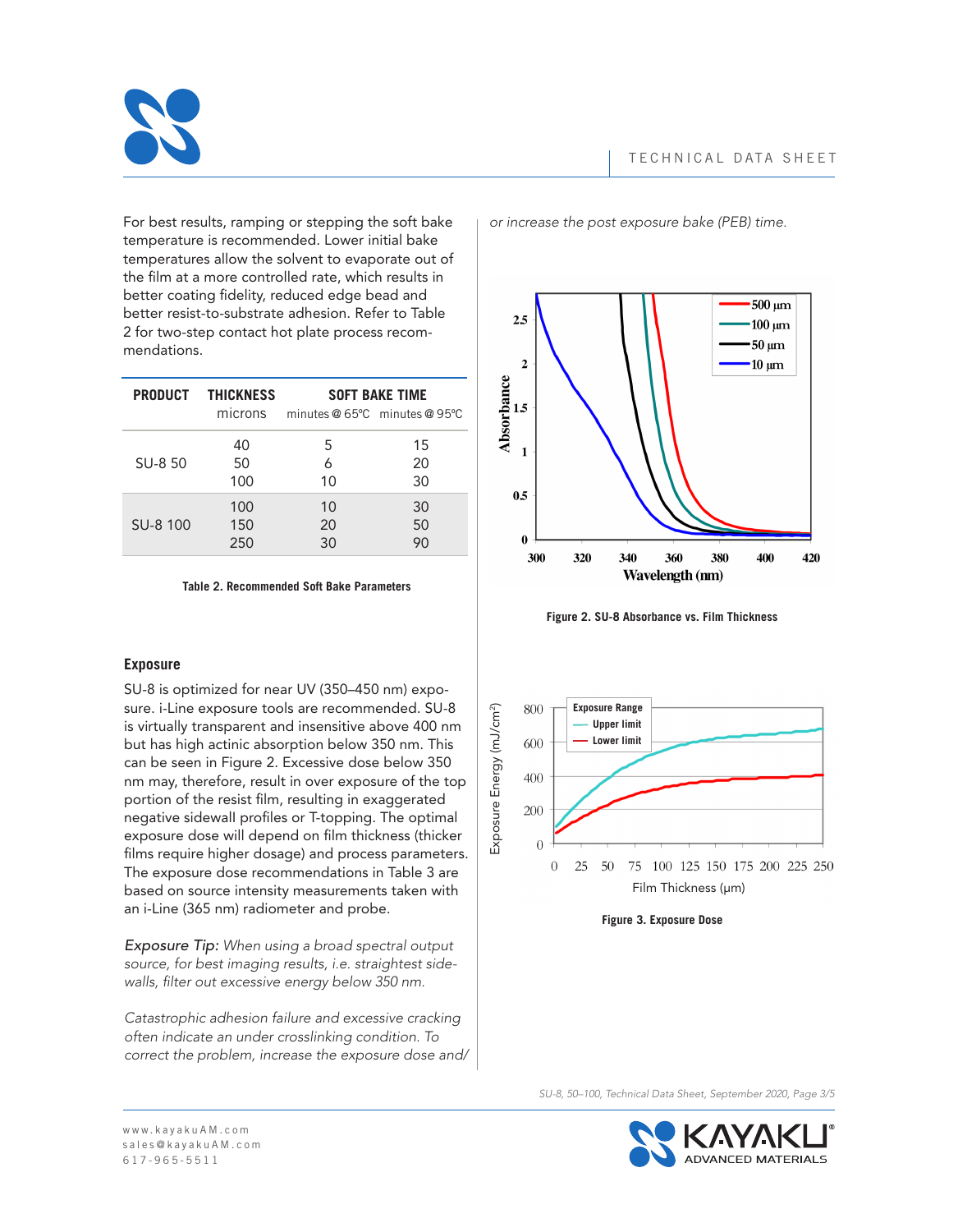

## **Post Exposure Bake (PEB)**

Following exposure, a post expose bake (PEB) must be performed to selectively crosslink the exposed portions of the film. This bake can be performed either on a hot plate or in a convection oven. Optimum crosslink density is obtained through careful adjustments of the exposure and PEB process conditions. The bake recommendations below are based on results obtained with a contact hot plate.

*PEB tip: SU-8 is readily crosslinked and can result in a highly stressed film. To minimize stress, wafer bowing and resist cracking, a slow ramp or two-step contact hot plate process is recommended, as shown in Table 4. Rapid cooling after PEB should be avoided.*

|          | <b>PRODUCT THICKNESS</b> | <b>PEB TIME</b>                   |    |
|----------|--------------------------|-----------------------------------|----|
|          |                          | microns minutes@65°C minutes@95°C |    |
| SU-8 50  | 40                       |                                   |    |
|          | 50                       |                                   | 5  |
|          | 100                      |                                   | 10 |
| SU-8 100 | 100                      |                                   | 10 |
|          | 150                      |                                   | 12 |
|          | 200                      |                                   | 20 |

#### **Table 4. Recommended Post Exposure Bake Parameters**

## **Develop**

SU-8 resists have been optimized for use with SU-8 Developer. Immersion, spray or spray-puddle processes can be used. Other solvent based developers such as ethyl lactate and diacetone alcohol may also be used. Strong agitation is recommended for high aspect ratio and/or thick film structures. Recommended develop times are given in Table 5 for immersion processes. These proposed develop times are approxinrate, since actual dissolution rates can vary widely as a function of agitation rate, temperature and resist processing parameters.

| <b>PRODUCT</b> | <b>THICKNESS</b><br>microns | <b>DEVELOPMENT TIME</b><br>minutes |
|----------------|-----------------------------|------------------------------------|
| SU-8 50        | 40<br>50<br>100             | 6<br>6<br>10                       |
| SU-8 100       | 100<br>150<br>250           | 10<br>1.5<br>20                    |

**Table 5. Recommended Develop Processes**

## **Rinse and Dry**

Following development with SU-8 Developer, spray rinse with fresh developer then dry with a gentle stream of filtered pressurized air or nitrogen.

## **Hard Bake (cure)**

SU-8 has good mechanical properties, therefore hard bakes are normally not required. For applications where the imaged resist is to be left as part of the final device, the resist may be ramp/step hard baked between 150–200°C on a hot plate or in a convection oven to further crosslink the material. Bake times vary based on type of bake process and film thickness.

## **Removal**

After exposure and PEB, SU-8 is a highly crosslinked epoxy, which makes it extremely difficult to remove with conventional solvent-based resist strippers. Kayaku Advanced Materials' Remover PG will swell and lift off minimally crosslinked SU-8.

However, if OmniCoat has been applied, immersion in Remover PG should effect a clean and thorough lift-off of the SU-8 material. It will not remove fully cured or hard baked SU-8 without the use of Omni-Coat. Alternate removal processes include immersion in oxidizing acid solutions such as piranha etch/clean, plasma ash, RIE, laser ablation and pyrolosis.

To remove minimally crosslinked SU-8, or if using OmniCoat, with Remover PG, heat the bath to 50-

*SU-8, 50–100, Technical Data Sheet, September 2020, Page 4/5*